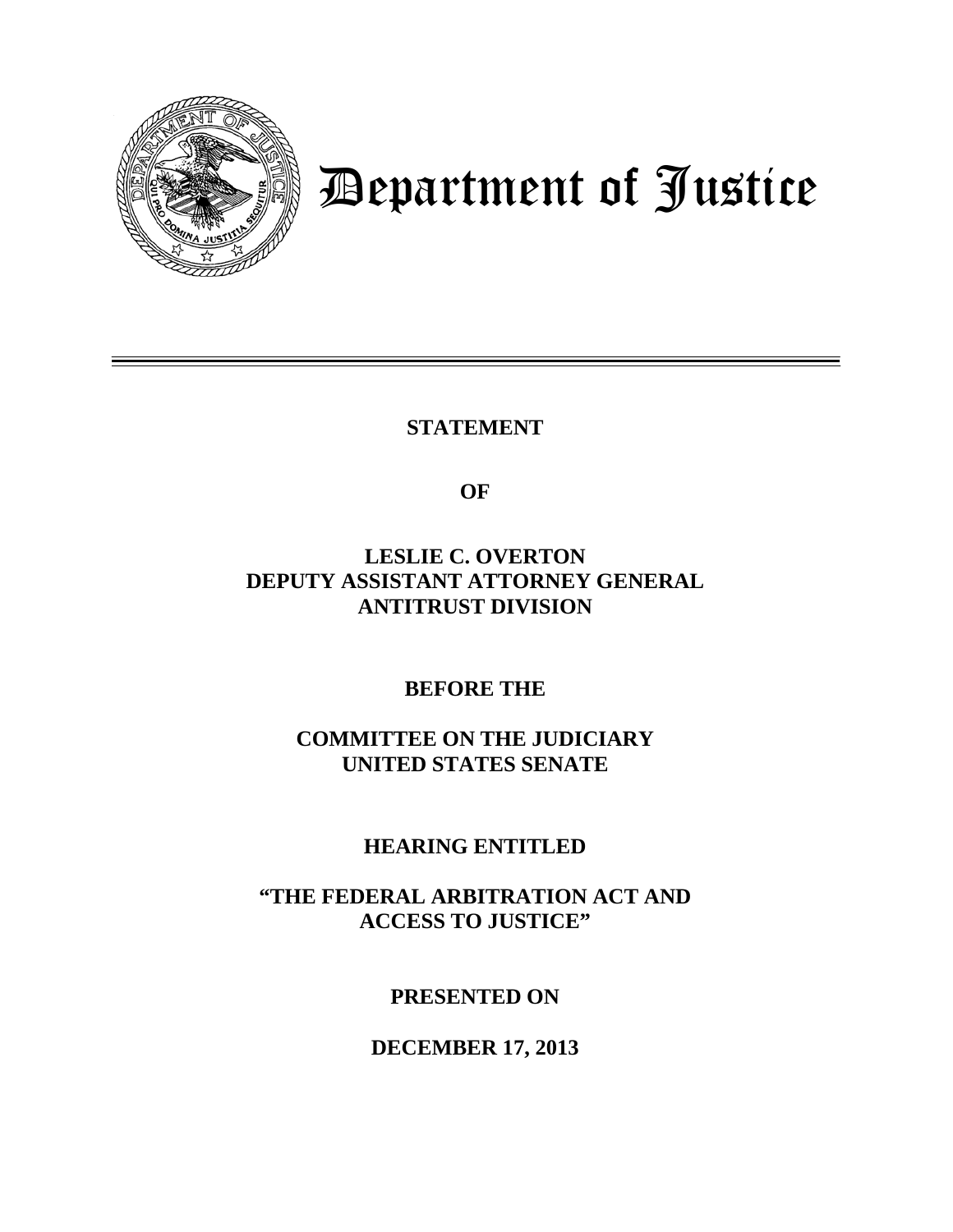## **STATEMENT** OF LESLIE C. OVERTON DEPUTY ASSISTANT ATTORNEY GENERAL ANTITRUST DIVISION BEFORE THE COMMITTEE ON THE JUDICIARY UNITED STATES SENATE HEARING ENTITLED "THE FEDERAL ARBITRATION ACT AND ACCESS TO JUSTICE" PRESENTED ON DECEMBER 17, 2013

Mr. Chairman, and distinguished members of the Committee, I appreciate this opportunity to appear before you today to share with the Committee the position that the United States put forward in its brief in the Supreme Court as *Amicus Curiæ* supporting Respondents, in *American Express Company, et al. v. Italian Colors Restaurant, et al.*, No. 12-133 (January 2013). The United States filed its brief because of its concern that the effect of the mandatory arbitration agreement in the facts of that case would prevent respondents from being able to effectively vindicate their rights under the antitrust laws.

## **Background**

The respondents in *Italian Colors*, the named plaintiffs in a consolidated set of putative class actions, were merchants who accept American Express cards. The merchants alleged that petitioners—American Express Company and a wholly owned subsidiary (American Express)—violated Section 1 of the Sherman Act, 15 U.S.C. § 1, by engaging in an unlawful tying arrangement. Specifically, the merchants alleged that American Express used its market power in corporate and personal charge cards to compel the merchants to accept American Express' massmarket credit and debit cards at elevated merchant-fee rates.

The contractual relationship between American Express and the merchants was governed by the Card Acceptance Agreement (Card Agreement), American Express' standard form contract for merchants. The Card Agreement required all disputes between the parties to be resolved by arbitration. The Card Agreement further provided that "[t]here shall be no right or authority for any Claims to be arbitrated on a class action basis," and that "[c]laims … may not be joined or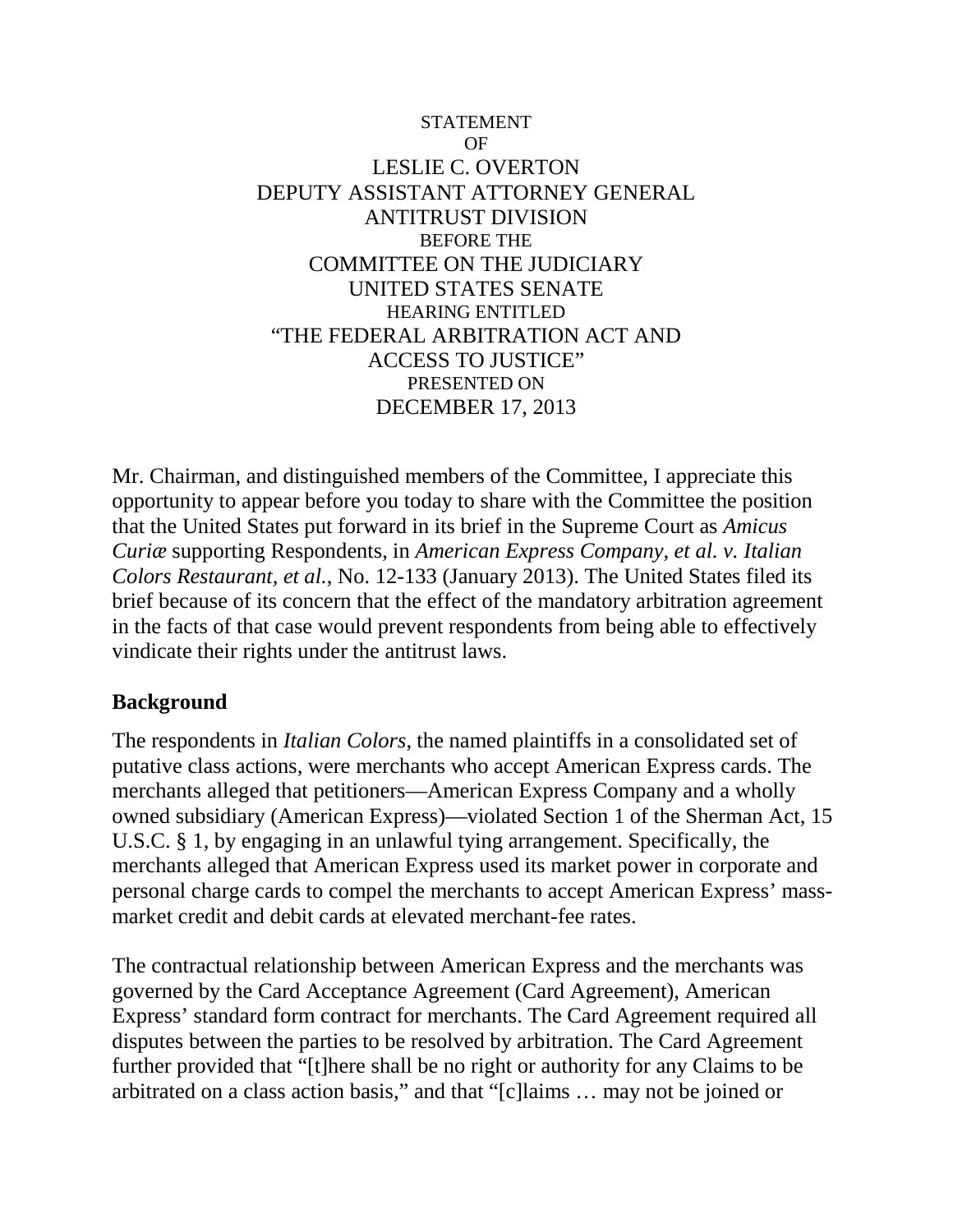consolidated" with claims brought by other merchants. The Card Agreement did not permit the prevailing party to shift its costs to the other party, and it contained a confidentiality provision that prohibited the disclosure of information obtained in an arbitration proceeding.

The class action complaints were consolidated in federal district court, and American Express moved to compel arbitration under the Card Agreement's mandatory arbitration clause. The district court held that the parties' dispute fell within the scope of the Card Agreement's arbitration clause, granted American Express' motion to compel arbitration, and dismissed the suits. The district court rejected the merchants' argument that the clause should not be enforced because the costs of individual arbitration would eclipse the value of any potential recovery.

The court of appeals reversed and remanded, noting that when "a party seeks to invalidate an arbitration agreement on the ground that arbitration would be prohibitively expensive, that party bears the burden of showing the likelihood of incurring such costs." *In re American Express Merchants' Litigation*, 554 F.3d 300 (2nd Cir., Jan. 30, 2009), at 315 (citing *Green Tree Fin. Corp.-Alabama v. Randolph*, 531 U.S. 79 (2000), at 92). The merchants, who bore the burden of demonstrating that they would face prohibitive costs in arbitration, presented expert evidence demonstrating that they would bear expert fees and expenses of at least several hundred thousand dollars, and possibly more than \$1 million. The estimated damages for the merchant with the largest volume of American Express transactions, however, amounted to only \$38,549 when trebled, as provided under the antitrust laws.

The court of appeals accordingly concluded that "the class action waiver in the Card Acceptance Agreement cannot be enforced in this case because to do so would grant [American Express] de facto immunity from antitrust liability by removing [the merchants'] only reasonably feasible means of recovery." 554 F.3d at 320. The Supreme Court subsequently granted certiorari.

## **The United States' Brief**

The United States' brief observed that under the Supreme Court's precedents, agreements to arbitrate federal statutory claims are enforceable if, but only if, "the prospective litigant effectively may vindicate its statutory cause of action in the arbitral forum." See, e.g., *Mitsubishi Motors Corp. v. Soler Chrysler-Plymouth, Inc.*, 473 U.S. 614, 637 (1985). While the Federal Arbitration Act establishes a